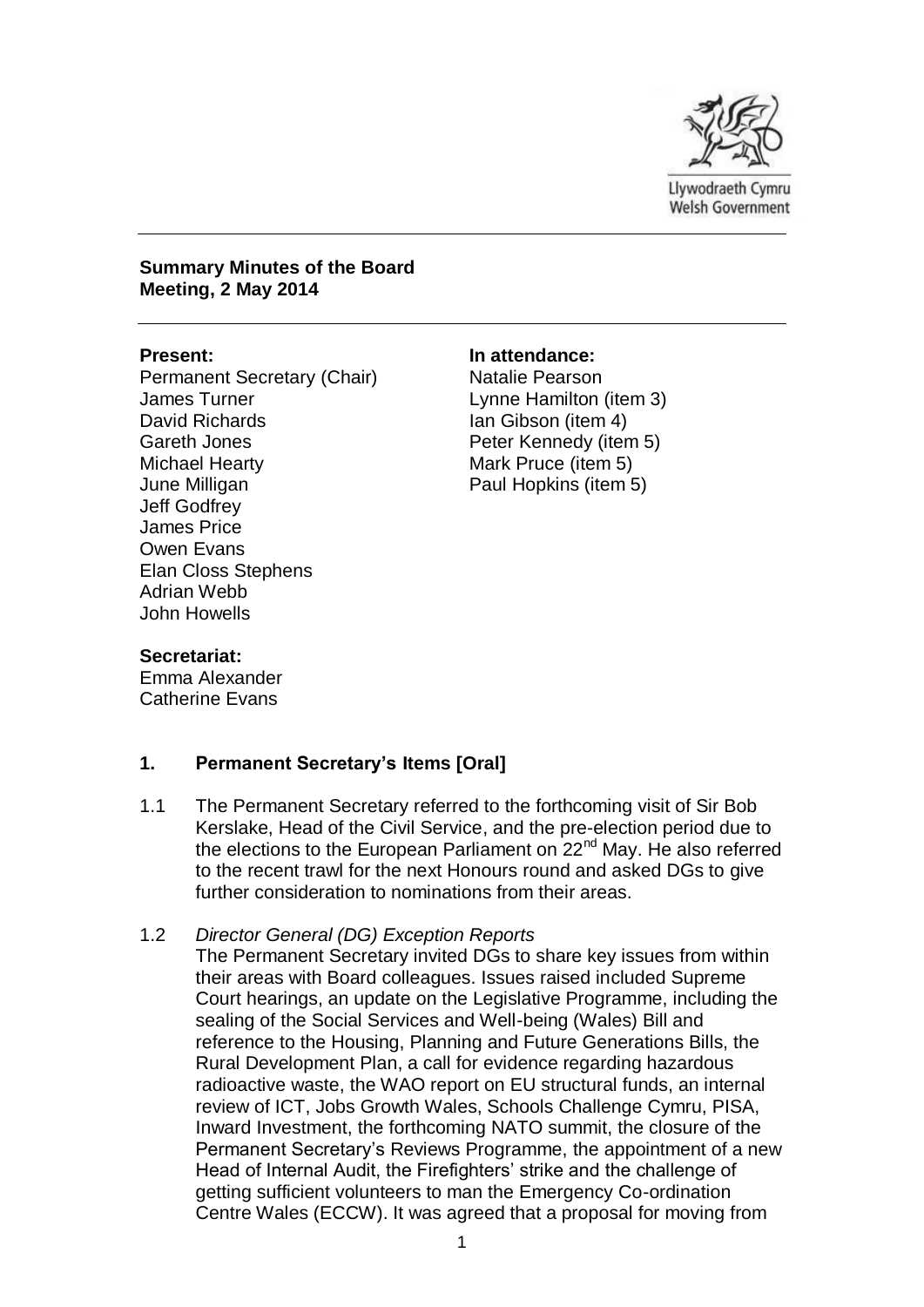reliance on volunteers to something more structured should be presented to the Board for consideration.

1.3 *Senior Civil Service (SCS) Remuneration Committee* James Turner, Non-Executive Director and Chair of the Remuneration Committee gave a brief update on the meeting held on 28<sup>th</sup> March. Items discussed had included the split between generalist and specialist posts in the SCS, consideration of managed moves within business critical roles and a discussion about work to take forward recommendations of the Williams Commission. James also reported that the Civil Service Commissioner, Kathryn Bishop, had requested further involvement in planning meetings prior to the advertisement of Director posts.

### 1.4 *Operations Group*

John Howells, Chair of the Operations Group, gave a brief update on the meeting held on 9<sup>th</sup> April. Items discussed included an update on the Equality Action Plan, Equality and Diversity benchmarking, Epayslips and a request for compulsory training on The Rights of Children and Young Persons (Wales) Measure 2011, which placed a duty on all Welsh Government Ministers to have due regard to the United Nations Convention on the Rights of the Child (UNCRC). The Group had not agreed to the mandatory training request, but instead recommended that a communications plan be developed highlighting the training available and the main issues.

1.5 June Milligan said she had written to all DGs to signpost the training available on this Measure, in terms of giving due regard to the UNCRC, and encouraged them to ensure that relevant staff undertook the training.

## **For decision**

## **2. Minutes of 28th March and Matters Arising [Board(14)017]**

2.1 The minutes of the meeting held on  $28<sup>th</sup>$  March were agreed as an accurate record.

## **For discussion**

## **3 Update on Financial Position [Oral]**

- 3.1 Lynne Hamilton, Director of Finance and Commercial, provided a brief update on the latest financial position as at Month 12 and said that adjustments were still being made but overall the position looked positive. In terms of process, the first draft of the Welsh Government's accounts was due to be submitted to the Wales Audit Office on 20<sup>th</sup> May.
- 3.2 The Board briefly discussed the position for 2014-15 and noted that they would need further discussions.
- 3.3 The Permanent Secretary thanked Lynne for the update.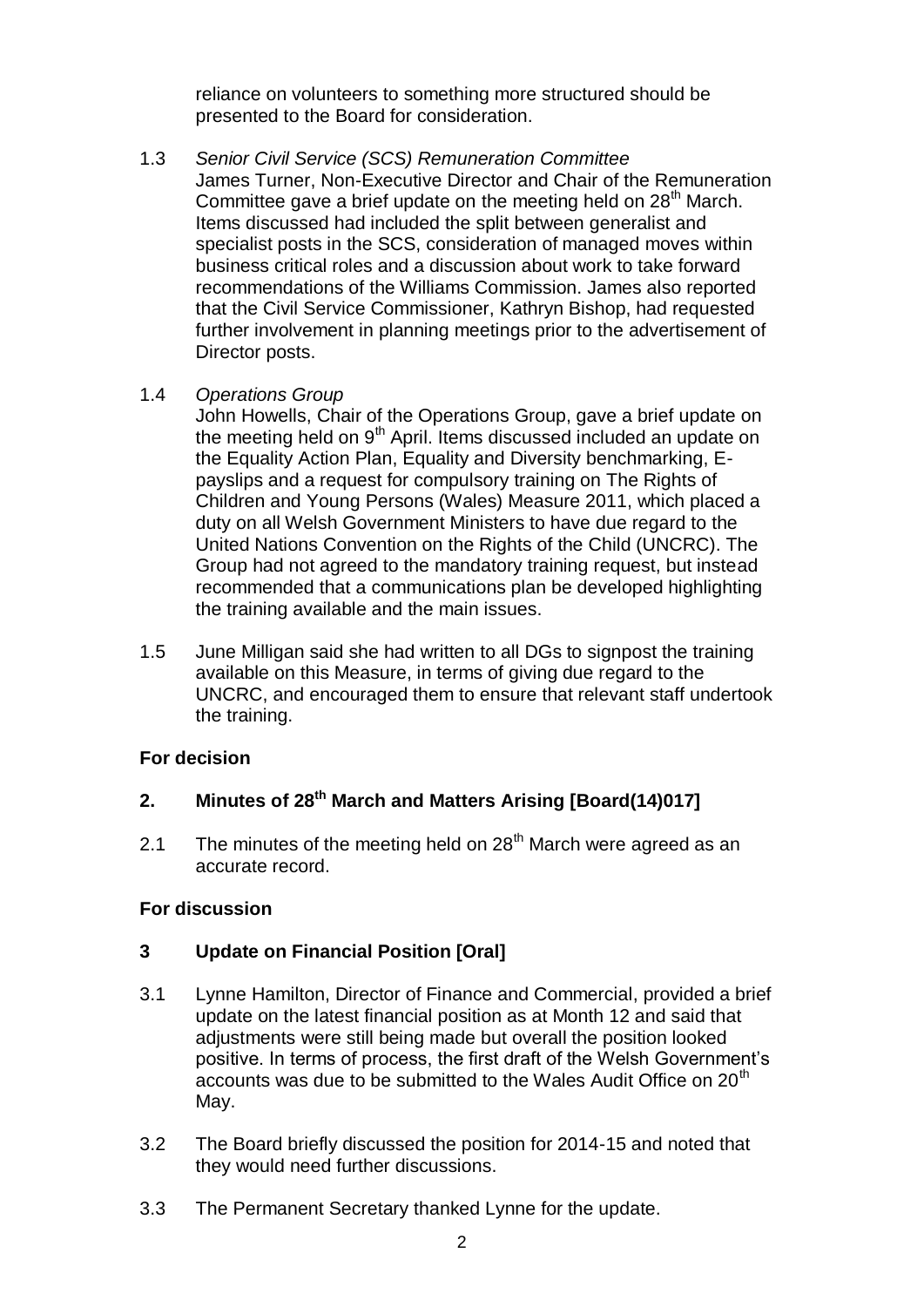## **4. Review of Corporate Risks [Board(14)018]**

- 4.1 Ian Gibson, Head of Corporate Governance Unit, introduced the quarterly update report on Corporate Risks, which asked the Board to review the risks and decide if the proposed new risks should be added to the Register. The Corporate Governance Committee would discuss the Risk Register and the risk management framework at its meeting on 20<sup>th</sup> May, following which a discussion on risk management would be scheduled at Board.
- 4.2 Following discussion, the Permanent Secretary thanked Ian Gibson for the paper.

## **5. New Civil Service Pension Scheme [Board(14)019]**

- 5.1 Peter Kennedy, HR Director and Mark Pruce, Head of Pay and Reward, introduced the paper which provided information on the new Principal Civil Service Pension Scheme (PCSPS) due to be introduced on 1 April 2015. They highlighted the following points:
	- the new scheme would be based on career average earnings with links to the state pension age;
	- revised contribution rates would be introduced and would affect all  $\bullet$ PCSPS members, including those who did not transfer into the new scheme;
	- staff who were 10 years or less from normal pension age on 1 April  $\bullet$ 2012 would not transfer to the new scheme;
	- staff who were between 10 and 13 and a half years to normal pension  $\bullet$ age on 1 April 2012 would be eligible for tapered protection and could transfer to the new scheme at a later date;
	- all other PCSPS members would be transferred to the new scheme  $\bullet$ immediately in April 2015.
- 5.2 The following points were raised in discussion:
	- staff in the Pay and Reward team were not authorised to give financial  $\bullet$ advice but would recommend that staff sought independent financial advice;
	- the Trade Unions were planning their own sessions for staff to explain the forthcoming changes;
	- a communications plan was being drawn up to outline the changes to  $\bullet$ staff.
- 5.3 The Board agreed that the organisation should discharge its responsibility as a good employer and keep staff informed. It was also agreed that consideration should be given to using a range of communication methods to suit all audiences.
- 5.4 The Permanent Secretary thanked Peter and Mark for the paper.

### **6. Any other Business**